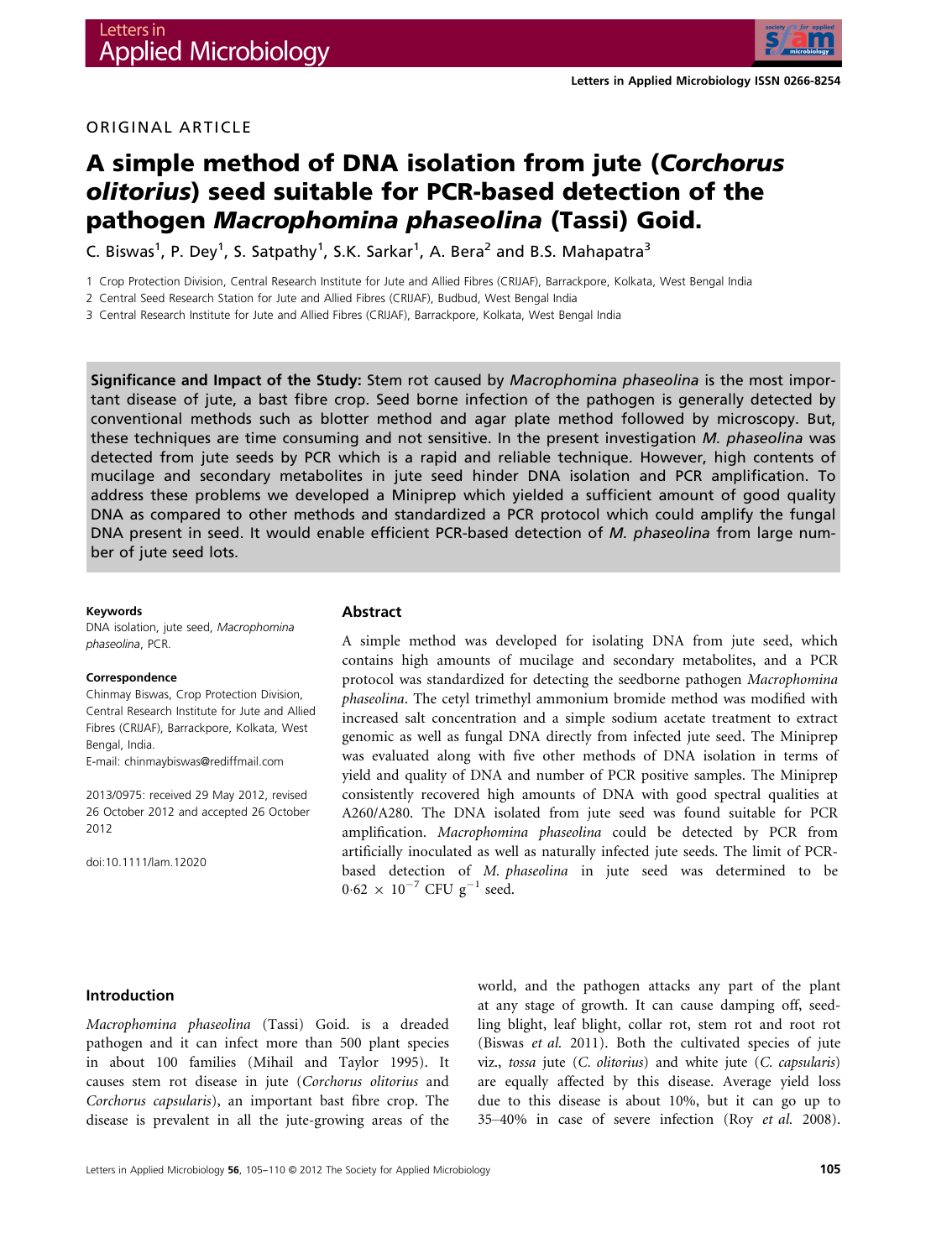Although the pathogen M. phaseolina by and large perpetuates in soil, it is also transmitted by seeds (Varadarajan and Patel 1946), and the seedborne inoculum presents a serious threat to the seedling establishment or may cause havoc at the later stage of crop growth. Eliminating the infected seed lots or eradicating the seedborne inoculum by chemical or biological treatment would be the best option for managing the disease. But if it is not known which seeds are infected, it would not be possible to discard them and seed treatment would become mandatory for all the seeds before sowing. Therefore, an efficient detection technique which is rapid and sensitive is essential. The conventional methods of detecting seedborne pathogens include the blotter method, agar-plate method or plating on selective media, which are followed by microscopy for identification (Neergaard 1977; Mbofung and Pryor 2010). But these techniques are time-consuming and labour intensive, require skilled personnel and are not suited for testing large number of commercial seed samples. Moreover, the low level of specificity limits the use of these methods because other fungal pathogens with similar morphological features may also grow on the selective media. But PCR-based methods are highly sensitive and specific. Due to rapid detection, a large number of samples can also be processed within a short period of time. However, the use of PCR-based detection methods in seed assays has not been much popularized as high levels of polysaccharides generally present in seeds hinder DNA extraction, and at times, the presence of PCR inhibitors also inhibits the amplification of the recovered DNA (Mbofung and Pryor 2010). Jute seeds are rich source of mucilage and various secondary metabolites, which interfere with the DNA isolation from jute seed (Khan et al. 2006; Kundu et al. 2011). Therefore, in the present investigation, we developed a Miniprep for extracting genomic DNA as well as fungal DNA directly from jute seed. We also standardized a PCR protocol, which can amplify both jute genomic DNA and fungal DNA for PCR-based detection of the seedborne pathogen M. phaseolina from jute seed.

## Results and discussion

PCR-based assay for detection of fungal pathogens from seed requires a robust DNA isolation technique and a suitable PCR protocol. In the present investigation, we have developed a simple DNA isolation technique, which can extract sufficient quantity of good-quality fungal DNA from M. phaseolina-infected jute seeds and have also standardized a PCR protocol that can amplify the isolated fungal DNA.

Table 1 Comparison of different DNA isolation methods in respect of quantity and quality of DNA and PCR amplification

| Method                                                                         | <b>DNA</b><br>yield<br>$(\mu q q^{-1})$<br>fresh<br>mass) | (A <sub>260/280</sub> ) | No. of<br><b>PCR</b><br>positive<br>samples/no.<br>of samples<br>tested |
|--------------------------------------------------------------------------------|-----------------------------------------------------------|-------------------------|-------------------------------------------------------------------------|
| Cetyl trimethyl ammonium<br>bromide (CTAB) method<br>(Doyle and Doyle 1990)    | 110.5                                                     | 2.1                     | 8/30                                                                    |
| Modified Dellaporta method<br>with silica (Echevarria-<br>Machado et al. 2005) | 196.7                                                     | 2.7                     | 7/30                                                                    |
| Gem-CTAB method<br>(Rouhibakhsh et al. 2008)                                   | 100.9                                                     | $1-2$                   | 3/30                                                                    |
| Mucilage-free CTAB method<br>(Ghosh et al. 2009)                               | 295.7                                                     | 1.9                     | 11/30                                                                   |
| DNeasy plant mini kit (Qiagen)                                                 | 235.3                                                     | 1.5                     | 9/30                                                                    |
| Miniprep                                                                       | 579.3                                                     | 1.8                     | 28/30                                                                   |
| $CD (P = 0.05)$                                                                | 0.92                                                      |                         |                                                                         |

## DNA isolation from healthy, artificially and naturally infected jute seed

A Miniprep has been developed and standardized for isolating fungal DNA from M. phaseolina-infected jute seed. DNA was isolated from M. phaseolina-inoculated jute seeds, naturally infected seeds as well as healthy seeds using the Miniprep along with five other known methods.

The Miniprep tested in this study yielded high quality of mucilage-free genomic DNA from mature seeds of C. *olitorius* with absorbance ratio of 1.8 at A260/A280. Spectral analysis showed that absorbance ratios of other methods varied between 1.2 and 2.7 (Table 1). The quantity of DNA ranged from 100.9 to 579.3  $\mu$ g g<sup>-1</sup> in different methods. The highest quantity of DNA to the tune of 579.3  $\mu$ g g<sup>-1</sup> fresh seed mass was extracted using the Miniprep.

Mucilage often binds to the large numbers of different secondary metabolites present in jute seed and co-precipitates with DNA during isolation from seeds (Ghosh et al. 2009). But, the present method yielded large quantity of high-quality DNA. Addition of Polyvinyl pyrrolidone (PVP) to the preheated Cetyl trimethyl ammonium bromide (CTAB) buffer during homogenization absorbed the mucilages in the early stage (Ghosh et al. 2009; Kundu et al. 2011). An additional salt treatment with higher concentration of sodium chloride after initial separation helped in removal of extra mucilage from the seed tissues. A washing of partially purified DNA pellet with simple sodium acetate led to further purification by removing the secondary metabolites. The DNA isolated from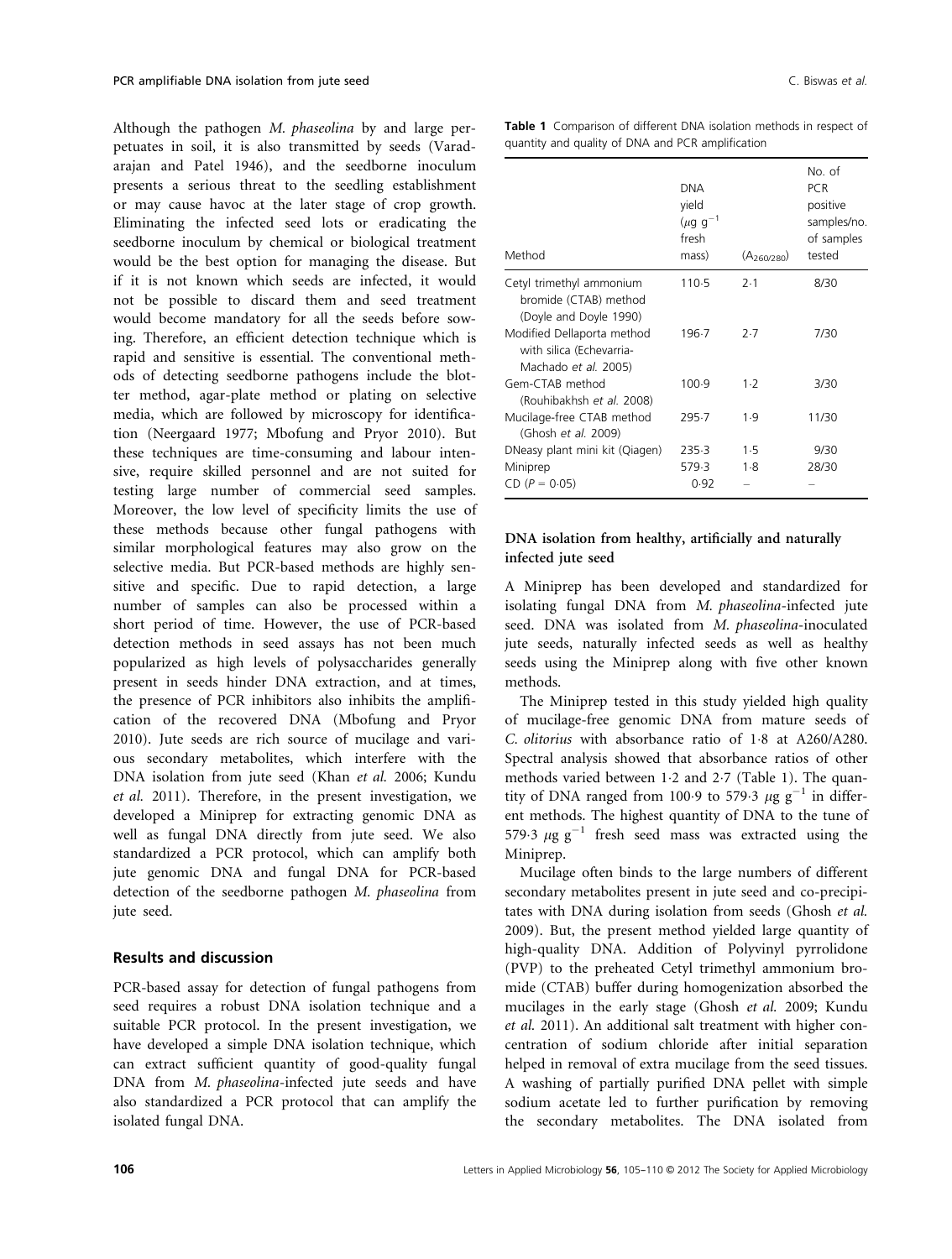

Figure 1 Comparison of different DNA isolation methods based on reproducibility of PCR amplified products from a representative batch of five Macrophomina phaseolina-infected jute samples. Cetyl trimethyl ammonium bromide (CTAB) method (lanes 1–5); modified Dellaporta method with silica (lanes 6–10); Gem-CTAB method (lanes 11–15); mucilage-free CTAB method (lanes 16–20); DNeasy plant minikit (lanes 21–25), present method (lanes 26–30). M-100 bp DNA ladder.

infected seed by the present method contained both jute genomic DNA and DNA of M. phaseolina.

## PCR amplification of DNA isolated by different methods

The PCR protocol was standardized for detecting M. phaseolina from infected jute seed. The M. phaseolinaspecific primer could amplify the seed DNA of infected samples generating an amplicon size of 350 bp (Fig. 1). However, the DNA isolated from infected jute seed by different methods showed differential response. In the present method, of 30 inoculated samples tested, 28 were found PCR positive (Table 1). But in case of other methods, the number of PCR-positive samples varied from 3 to 11 of 30 samples tested. Thus, it was necessary to develop a method for recovery of fungal DNA from jute seed, while eliminating the mucilage and the secondary metabolites which hinder DNA isolation as well as PCR amplification. The method described in this study has been so standardized that in addition to the fungal DNA it also amplified jute DNA generating an amplicon of 250 bp (Fig. 1).

## Validation of present method for PCR-based detection of Macrophomina phaseolina

The present method was validated for PCR-based detection of M. phaseolina by testing the artificially inoculated jute seed as well as the naturally infected field samples of different cultivars. DNA was isolated from M. phaseolina inoculated as well as naturally infected jute seeds of three cultivars viz., JRO 204, JRO 524 and JRO 8432 following the present method. PCR amplification with M. phaseolina-specific primer generated an amplicon of 350 bp in cases of all the positive samples (Fig. 2). The pathogen could be detected by PCR from all the inoculated seed samples of each of the three cultivars. Although field samples were collected from plants that were assessed visually for the disease, all the seed samples did not show the presence of M. phaseolina in PCR.



Figure 2 PCR amplification of Macrophomina phaseolina DNA isolated by the present method from naturally infected as well as artificially inoculated jute seeds. Lane M:100 bp DNA ladder, lanes 2–4: M. phaseolina-inoculated seeds of cultivars JRO 204, JRO 524 and JRO 8432 respectively; lanes 5–10: field collection of diseased samples, lanes 5–6: JRO 204, 7–8: JRO 524, 9–10: JRO 8432; lane 11–13: healthy check of JRO 204, JRO 524 JRO 8432 respectively; lane 14: M. phaseolina culture.



Figure 3 PCR-based detection limit of Macrophomina phaseolina in jute seed. Lane M: 100 bp, DNA ladder, lane 2: seed inoculated with M. phaseolina mycelial suspension @ 6.2  $\times$  10<sup>3</sup> CFU g<sup>-1</sup> seed, lanes 3-15:  $10^{-1}$  to  $10^{-13}$  dilutions respectively; lane 16: M. phaseolina culture.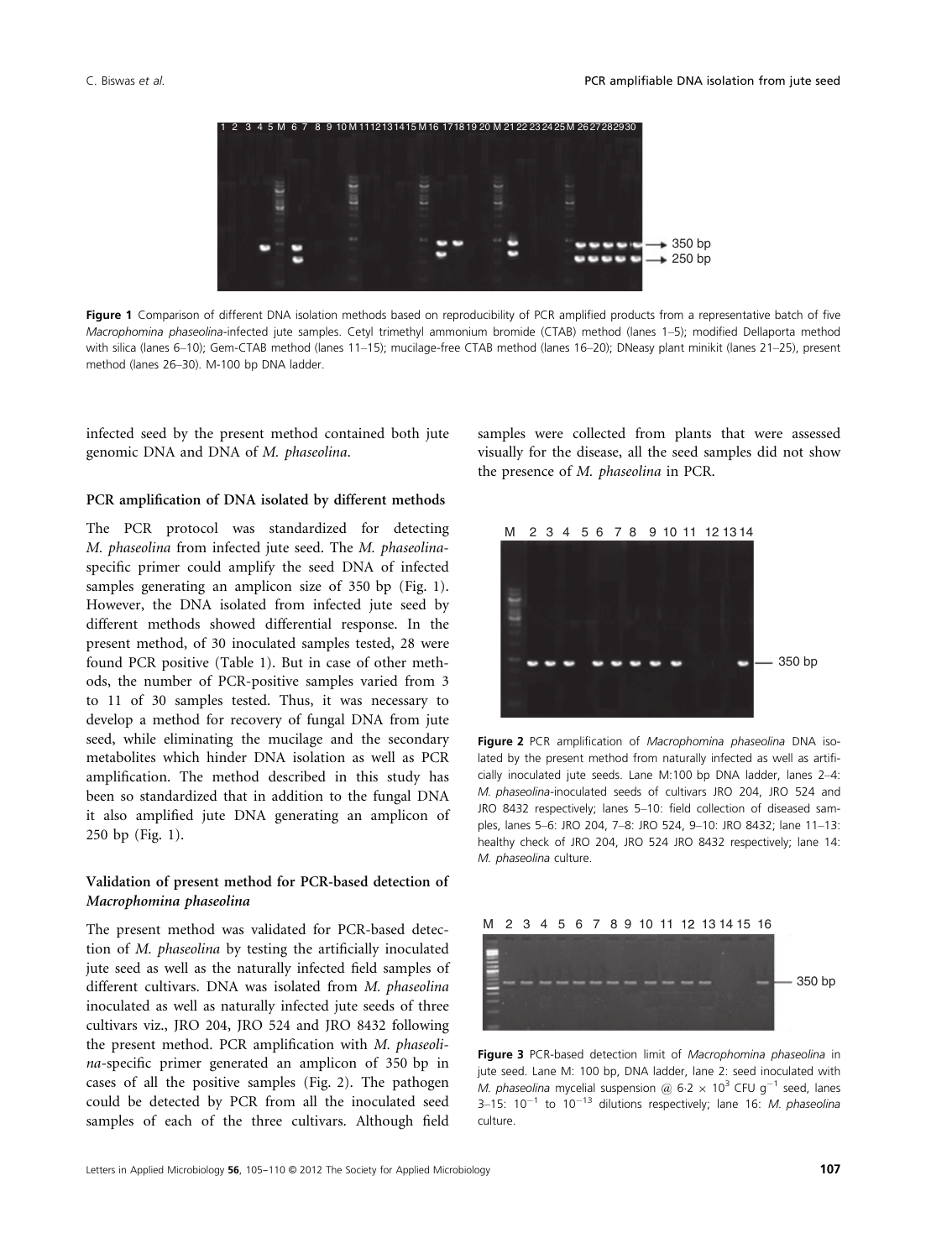#### Detection limit of Macrophomina phaseolina

Known quantity of jute seeds were inoculated with mycelial suspensions of different dilutions for determining the detection limit of M. phaseolina in jute seed. The number of CFU present in the stock suspension was to the tune of  $6.2 \times 10^3$  CFU ml<sup>-1</sup>, and *M. phaseolina* could be detected by PCR from jute seeds inoculated with mycelial suspension till  $10^{-11}$  dilution (Fig. 3), and thus, the limit was theoretically  $0.62 \times 10^{-7}$  CFU g<sup>-1</sup> seed.

The present work would enable PCR-based detection of the seedborne pathogen M. phaseolina from jute seeds. PCR-based detection is a rapid and effective technique for microbial diagnostics (Yamamoto 2002). It is widely used for detection of plant pathogens. In case of detecting seedborne inoculum, it is very important because it is highly sensitive. Various plant pathogenic fungi have been detected from seeds of different crops viz., carrot, lettuce etc. using PCR (Pryor and Gilbertson 2001; Mbofung and Pryor 2010). Here, we report PCR-based detection of the seedborne pathogen M. phaseolina from jute seed. Efficient detection of the pathogen from artificially inoculated as well as naturally infected jute seed of different cultivars demonstrates the soundness and applicability of the present method. To the best of our knowledge, it is the first report of PCR-based detection of M. phaseolina from jute seed. This PCR-based assay has the potential to be used for routine testing of jute seed lots for M. phaseolina.

## Materials and methods

## Fungal culture maintenance and DNA isolation

The pathogen M. phaseolina was isolated from infected jute (*C. olitorius*) plant (cultivar JRO 524) at the research farm of Central Research Institute for Jute and Allied Fibres, Barrackpore, Kolkata, India. The fungus culture was maintained at 25°C on potato dextrose agar (PDA). For isolation of DNA from M. phaseolina, a 5-mm disc of 2-day-old culture was grown for 7 days at  $25 \pm 1$ °C in 250-ml conical flask containing 50-ml potato dextrose broth (pH 5.5). The mycelia were filtered through Whatman No.1 filter paper, and DNA was isolated using the CTAB method following Biswas et al. 2012.

## Seed inoculation

Seeds of different cultivars viz., JRO 524, JRO 8432 and JRO 204 used for artificial inoculation were collected from Crop Improvement Division, Central Research Institute for Jute and Allied Fibres (CRIJAF), Barrackpore, Kolkata. The naturally infected seed was collected from

plants showing symptoms in an experimental set-up on the CRIJAF research farm. Jute seeds were inoculated with mycelial suspension of M. phaseolina. The mycelia were harvested by scraping the surface of 5-day-old fungal culture with a sterile camel hair brush into a 100-ml glass beaker containing 50-ml sterile distilled water. The mycelial suspension was prepared by mixing the suspension with a magnetic stirrer for 5 min, which contained  $6.2 \times 10^3$  colony-forming units (CFU) per ml. One gram of seed was soaked overnight in 1 ml of mycelial suspension. The CFU count per ml was determined by spreading plate technique. One millilitre of mycelial suspension was poured and spread on 10 PDA plates with 100  $\mu$ l in each plate. Then the plates were incubated at 27°C for 2 days, and the colonies were counted. It was replicated thrice, and the mean value was considered. Before inoculation, the seeds were surface sterilized by treating with 05% sodium hypochlorite for 2 min and then with 70% ethyl alcohol for 2 min. The seeds were then washed with sterile distilled water.

## DNA isolation from healthy, artificially and naturally infected jute seed

To find a suitable DNA isolation method, DNA was extracted from 30 M. phaseolina inoculated seed samples (cultivar, JRO 524) using each of the following methods viz., (i) CTAB method (Doyle and Doyle 1990) (ii) Modified Dellaporta method with silica (Echevarria-Machado et al. 2005) (iii) Gem-CTAB method (Rouhibakhsh et al. 2008) (iv) Mucilage-free CTAB method (Ghosh et al. 2009) (v) Extraction using DNeasy plant mini kit (Qiagen, GmbH, Hilden, Germany) following the recommendations of the manufacturer and (vi) Present method or Miniprep (improved salt conc. and simple sodium acetate CTAB method).

From each of the DNA samples isolated by the abovesaid methods, 2  $\mu$ l of DNA was taken and diluted 1 : 50 in ultrapure water. Absorbance was recorded thrice at 260 nm as well as at 280 nm in a UV spectrophotometer (BioPhotometer; Eppendorf AG, Hamburg, Germany). DNA concentration was measured at 260 nm, and DNA yield was calculated by multiplying the mean concentration and hydration volume.

DNA was isolated by the present method (Miniprep) for its validation from four inoculated seed samples, four naturally infected samples and four healthy samples from each of the three cultivars namely JRO 524, JRO 204 and JRO 8432. Each sample for DNA isolation contained 100 mg of seeds.

Fresh dry seed was ground in preheated (60°C) freshly prepared 800  $\mu$ l modified CTAB buffer (0.1 mol  $l^{-1}$  Tris-HCl, pH 9.5), 20 mmol  $l^{-1}$  EDTA (pH 8), 3 mol  $l^{-1}$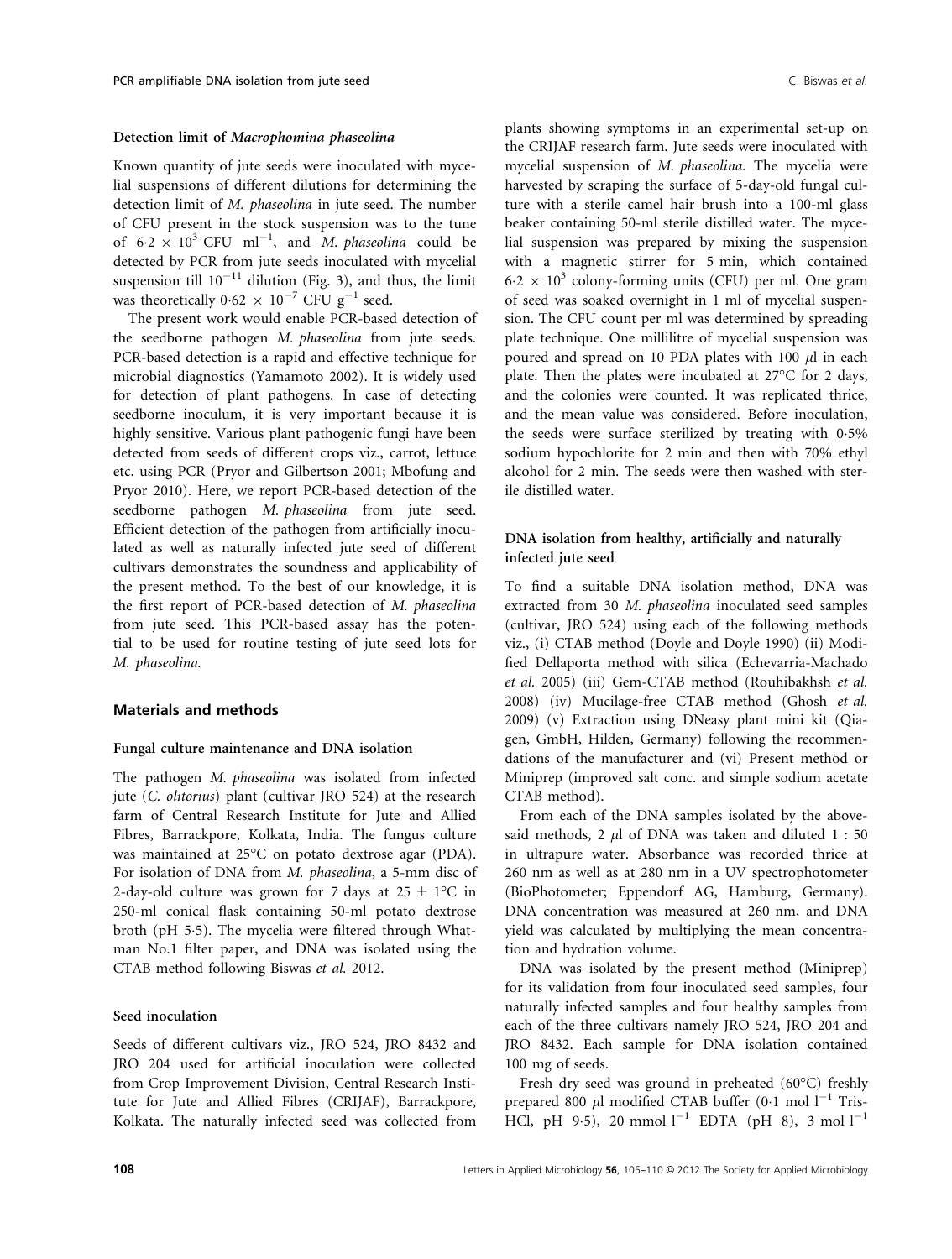NaCl, CTAB (10%, w/v),  $\beta$ -mercaptoethanol (1%, v/v) (added to the buffer just before use). PVP 3% w/v was added to the buffer so that mucilage and secondary metabolites are absorbed. The homogenate was immediately transferred to 1.5-ml Eppendorf microcentrifuge tube and was gently vortexed. Then it was incubated at 65°C for 45 min in a water bath. An equal volume of phenol/chloroform/isoamyl alcohol (25 : 24 : 1) was added to the tubes (gently mixed) and were centrifuged at 6000 g for 15 min. The aqueous phase was transferred into a 15-ml microcentrifuge tube and an additional 500  $\mu$ l of 2 mol l<sup>-1</sup> NaCl was added. Then, it was kept for half an hour at room temperature and an equal volume of absolute ice-cold isopropanol was added. The mixture was centrifuged at 7000  $g$  for 10 min. The supernatant was discarded, and the pellet was washed with 80% (w/v) ethanol. For further purification, DNA pellet was washed by adding  $1/10$ th volume of 3 mol  $1^{-1}$ sodium acetate (pH 5.2) and centrifuged at 6000  $g$  for 5 min. After washing with sodium acetate 25 volume of ice-cold 70% (w/v) ethanol was added. It was then centrifuged at 5000  $g$  for 5 min. The pellet was air-dried for 1 h at room temperature and then dissolved in 50  $\mu$ l TE buffer  $(10 \text{ m mol } l^{-1}$  Tris-HCl buffer  $(pH 80)$ , 1 mmol  $l^{-1}$  EDTA (pH 8.0). RNase A [2  $\mu$ l (5  $\mu$ g  $\mu$ l<sup>-1</sup>)] and 2  $\mu$ l of proteinase K (5  $\mu$ g  $\mu$ l<sup>-1</sup>) was added to the mixture and was incubated at 37°C for 1 h to eliminate RNA and protein contamination. The DNA samples were stored at  $-20^{\circ}$ C until further use.

In the present method, comparatively higher concentration (10%) of preheated CTAB was used for greater efficiency of the buffer. In contrast to  $1.4$  mol  $1^{-1}$  NaCl in  $CTAB$  method 3 mol  $l^{-1}$  NaCl was used in buffer and an additional 500  $\mu$ l of 3 mol  $l^{-1}$  NaCl was added to the supernatant after initial separation. Longer incubation (45 min) at comparatively higher temperature ( $65^{\circ}$ C) was given before adding equal volume of phenol/chloroform/ isoamyl alcohol (25 : 24 : 1) for removing organic contaminants. In other methods only one 70% ethanol wash was given, whereas in the Miniprep two additional steps of washing viz., 80% (w/v) ethanol wash and 3 mol  $l^{-1}$ sodium acetate (pH 5.2) wash were used. High conc. of RNase A [2  $\mu$ l (5  $\mu$ g  $\mu$ l<sup>-1</sup>)] and 2  $\mu$ l of proteinase K (5  $\mu$ g  $\mu$ l<sup>-1</sup>) treatment were employed for the long incubation (1 h) at 37°C to remove RNA and protein contaminations, whereas Mucilage-free CTAB method used only RNaseA treatment.

## Detection limit of M. phaseolina

From the mycelial stock suspension (6.2  $\times$  10<sup>3</sup> CFU per ml) 13 serial dilutions  $(10^{-1}$  to  $10^{-13})$  were prepared by adding requisite quantity of sterile distilled water. Seeds

of the most popular cultivar JRO 524 were inoculated with these suspensions of different dilutions separately by soaking overnight. One gram of seed was soaked overnight in 1 ml of mycelial suspension of concerned dilution. From each dilution, three seed samples (100 mg each) were used for DNA extraction followed by PCR amplification with M. phaseolina-specific primer.

### PCR amplification

DNA samples isolated from inoculated jute seeds as well as from naturally infected seeds were assessed by PCR using M. phaseolina-specific primer pair MpKFI (5′-CCG CCAGAGGACTATCAAAC-3′) and MpKRI (5′CGTCCGA AGCGAGGTGTATT-3′) (Babu et al. 2007). A jute-specific SSR primer pair (MJM -561F5′ AGTGCAAACACGA GAGCAAAT-3′ R-5′- ATGGCATCCTCTCATCTTCCT 3′) (Mir et al. 2009) was also used to check the amplification of jute genomic DNA, while comparing different DNA isolation methods. Duplex PCR assay was conducted to accentuate the efficiency of current protocol. The volume of PCR was 25  $\mu$ l, which contained  $10\times$  expand highfidelity buffer (10 mmol  $l^{-1}$  Tris–HCl, 50 mmol  $l^{-1}$  KCl, pH 83) (Biolab, New England Biolabs, MA, USA), 25 mmol  $l^{-1}$  MgCl<sub>2</sub> (Biolab), 200 mmol  $l^{-1}$  of each dNTP (Biolab), 0.5  $\mu$ mol l<sup>-1</sup> of each primer (forward and reverse primers of both the primer pairs viz., M. phaseolina specific primer and jute SSR primer), 10 ng  $\mu$ l<sup>-1</sup> genomic DNA and  $5 \text{ U } \mu l^{-1}$  Taq DNA polymerase. The amplification was carried out using a gradient thermal cycler (Bio-Rad, CA, USA). The amplification profile was 5-min initial denaturation at 94°C, denaturation at 94°C for 1 min, annealing at 56°C for 60 s and elongation at 72°C for 45 s followed by 30 cycles and a final elongation at 72°C for 7 min. PCR products were visualized in 16% agarose gel stained with ethidium bromide. However, in determining the detection limit of M. phaseolina and in validation of the present method, wherein the pathogen was detected from artificially inoculated as well as naturally infected jute seed single reaction PCR was conducted using only the M. phaseolina specific primer. PCR conditions and the reaction profile remained the same.

#### Acknowledgements

We acknowledge the improvements suggested by the two anonymous reviewers.

## References

Babu, B.K., Saxena, A.K., Srivastava, A.K. and Arora, D.K. (2007) Identification and detection of Macrophomina